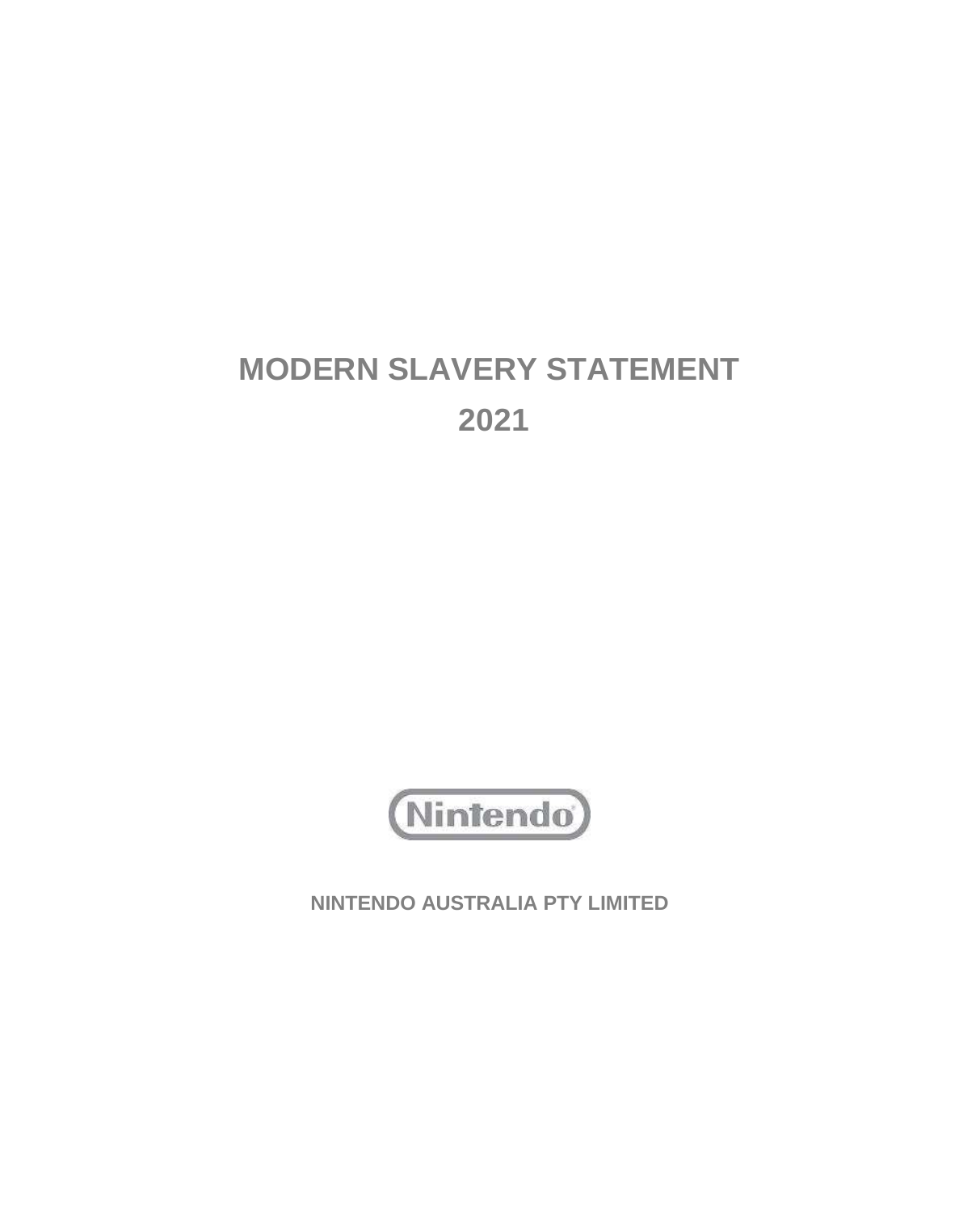# **Introduction**

This is the second Modern Slavery Statement by Nintendo Australia Pty Limited as required by the *Modern Slavery Act 2018* (Cth) ("the Act").

Being part of a global company with the ultimate goal of "Putting Smiles on the Faces of Everyone it Touches", we realise the importance of responsible workplace and environmental policies and practices.

The purpose of this statement is to outline the actions we took during the fiscal year ending 31st March 2021 (FY 2021), to identify and minimise the risk of modern slavery in our business and supply chain. The actions taken were based on our plans and our learnings from the review of our operations and supply chain during the previous year.

The Modern Slavery Statement has been reviewed and approved by the principal governing body for the reporting entity who is the sole director, Mr. Takuro Horie. This statement was reviewed and approved on 17<sup>th</sup> September 2021.

# **Business Overview**

Nintendo Australia Pty Limited ("NAL"), headquartered in Melbourne, was established in 1994 and serves as base of operations for Nintendo in Australia. Our registered office is at 804 Stud Road, Scoresby VIC 3179 Australia.

Our parent company, Nintendo Co., Ltd. ("NCL") of Kyoto, Japan, manufactures and markets hardware and software for its Nintendo Switch system.

As at 31st March 2021, Nintendo Australia had a total of 91 employees.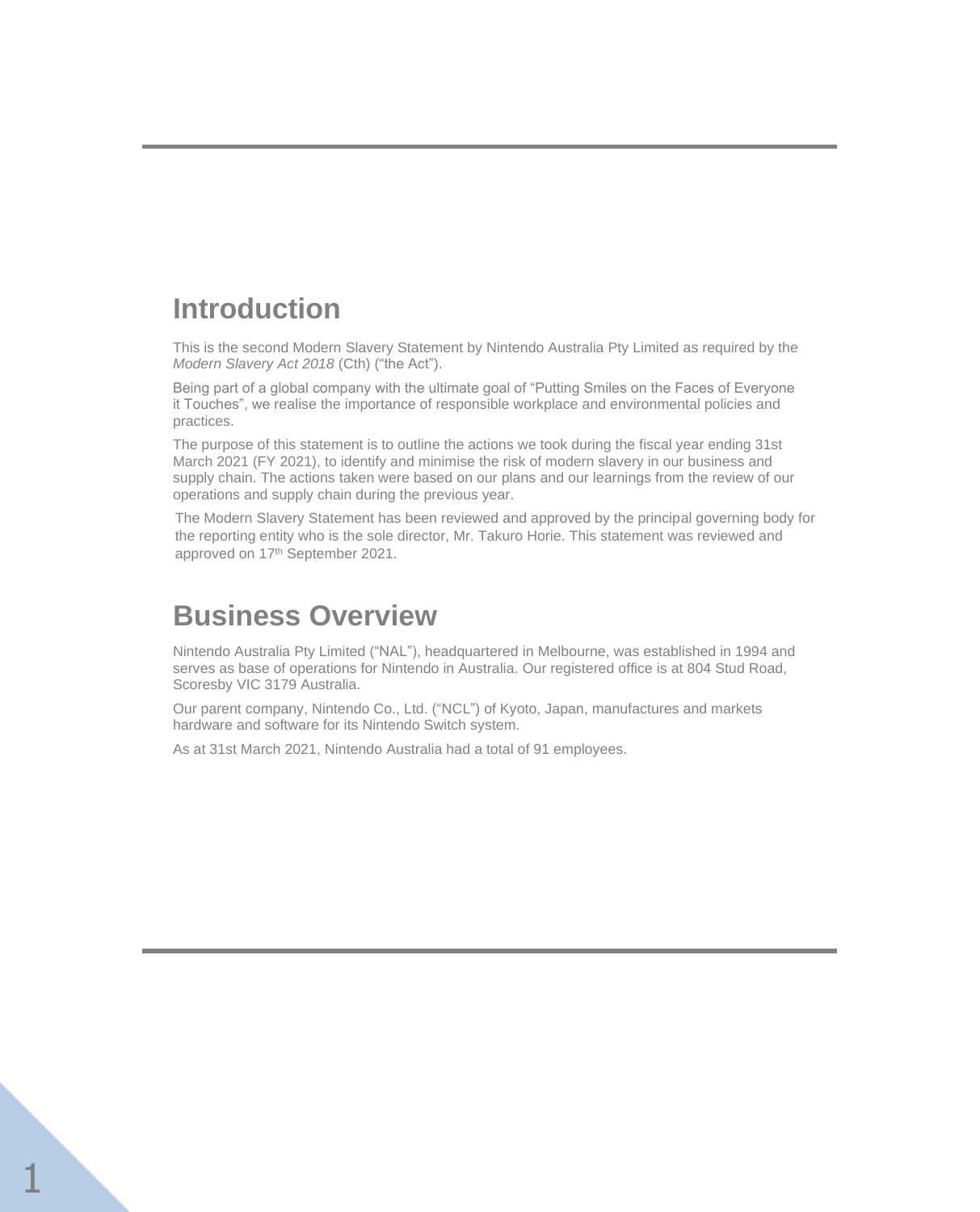# **Structure, Operations and Supply Chain**

Nintendo Australia Pty Limited is a private company wholly owned by Nintendo Co., Ltd. of Kyoto, Japan. NAL does not own or control any other entities.

The principal activities of NAL consist of importing, distributing and marketing of Nintendo electronic games and equipment within Australia and exported to New Zealand.

In the fiscal year ending 31st March 2021, NAL worked with over 150 suppliers, with our main expenditure being on our direct supplier, NCL, for purchase of goods for resale.

### **Policies and Governance**

In the fiscal year ending 31st March 2021, NAL undertook a review of the potential modern slavery risks in our operations.

| <b>OPERATIONS</b>                                |                                                                                                                                 |
|--------------------------------------------------|---------------------------------------------------------------------------------------------------------------------------------|
| Purchase of<br><b>Goods for Resale</b>           | Procurement of Nintendo<br>$\bullet$<br>hardware/software/accessories from<br><b>NCL</b>                                        |
| <b>Product</b><br>Packaging &<br><b>Printing</b> | Printing and packaging before<br>۰<br>delivery to retailers:<br>Sleeves, boxes, and cases<br>Cartons                            |
| <b>Assembly &amp;</b><br>Warehousing             | Inhouse packaging at the NAL<br>$\bullet$<br>warehouse, sometimes this is<br>subcontracted<br>Warehouse product on site         |
| <b>Distribution to</b><br><b>Retailers</b>       | Freight companies deliver our<br>$\bullet$<br>products to our customers across<br>Australia and New Zealand                     |
| <b>Repairs</b>                                   | Inhouse repairs and service of our<br>$\bullet$<br>products                                                                     |
| Sales and<br><b>Marketing</b>                    | Media & advertising (including<br>$\bullet$<br>website)<br>Gifts with purchase/merchandise for<br>distribution to our consumers |
| <b>Other Activities</b>                          | Purchase of office and IT equipment<br>$\bullet$<br>Miscellaneous other services                                                |

Our objective is to identify, prevent and mitigate modern slavery risks within our operations and in our supply chain.

Our pre-existing NAL Code of Conduct outlines the ethical values and standards of behaviour which are expected of all employees of NAL in their daily business activities.

NAL's Whistle-blower Policy establishes a system for reporting disclosures of misconduct or any improper state of affairs or circumstances by employees of NAL and emergency/public interest disclosures. The system enables such disclosures to be made to key positions within NAL, or in extreme situations, directly to external agencies or NCL.

To reduce the risk of modern slavery, the following measures are part of our recruitment process:

- All employees of NAL are bound and protected by written employment contracts in compliance with employment law.
- We use reputable employment agencies when sourcing temporary staff who are bound to comply with our Code of Ethics

# **Impact of COVID-19 Pandemic on NAL Operations and Supply Chain**

- We recognise the increased risks brought about by COVID-19.
- During FY 2021 most NAL employees had been working from home when directed, in line with guidelines from the relevant state governments across Australia.
- For our 'permitted/authorised' workers who were still able and willing to work from NAL premises, a COVID safe plan was implemented, COVID safe signage displayed, partitions were installed, safety practices put in place, such as temperature checks and social distancing, and personal protective equipment was provided.
- We also conducted an additional supply chain review specifically inquiring with some of our suppliers on measures taken by them to protect their employees.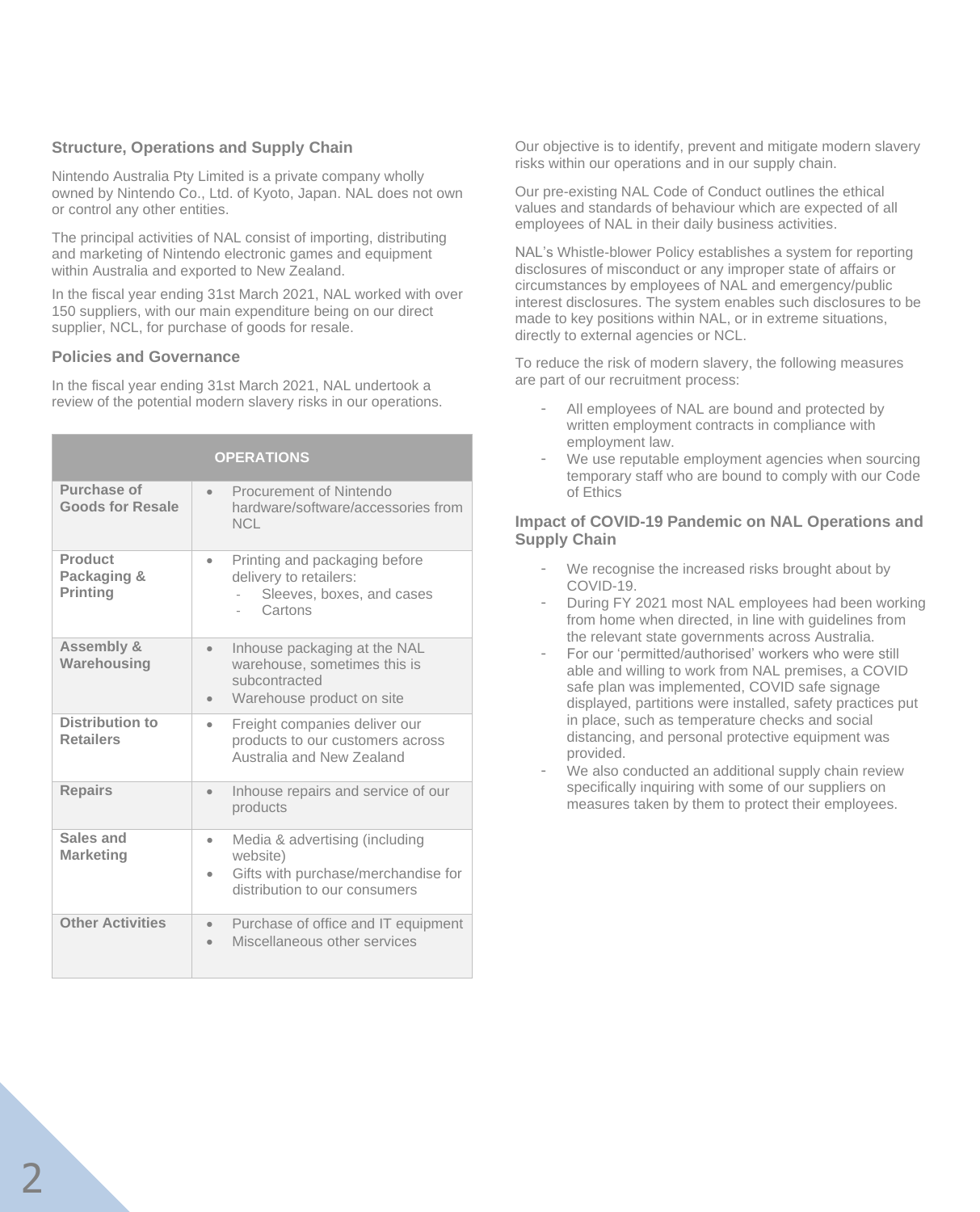#### **Assessment of Modern Slavery Risks**

As this is our second year working towards a Modern Slavery Statement under the *Modern Slavery Act 2018* (Cth), our approach was to focus on action plans and our learnings from our first year review. Therefore, in this year our focus was on:

- 1. Suppliers rated as potentially high/medium geography/product risk in our first year review;
- 2. Additional suppliers were selected for review where the final assembly was conducted in countries with high geographical risk or high product risk.

An overall review was also conducted for our indirect suppliers required to operate the business.

We created a risk assessment program to assess our human rights risk exposure using tools such as the, "2018 Global Slavery Index" published by the Minderoo Foundation and the U.S Department of Labor's "2018 List of Goods Produced by Child Labor or Forced Labor".

We were mindful of the risk indicators highlighted in the "2018 Commonwealth Modern Slavery Act 2018 Guidance for Reporting Entities", including:

- 1. Product and Services Risks certain products and services may have high modern slavery risks because of the way they are produced, provided, or used.
- 2. Geographical Risks some countries may have higher risk of modern slavery.
- 3. Entity Risks some entities may have modern slavery risks because they have poor governance structures, a record of treating workers poorly or a track record of human rights violations.

As part of the supply chain review, out of over 150 suppliers, 18 new and/or existing suppliers were assessed with a 94% response rate noted. This represents over 50% of our annual supplier spend. Of the total 18 suppliers assessed:

- We noted that some of our suppliers have higher geographical risks as they operate in potentially higher risk countries.
- Additionally, we noted that there are products that have been identified by the U.S Department of Labor's "2018 List of Goods Produced by Child Labor or Forced Labor" as having a higher product risk, such as electronics and merchandise using textiles.

#### **Due Diligence and Mitigation Processes**

Steps that we have taken to assess and mitigate risk in our supply chain include:

- Development of a risk management program using human rights risk indicators.
- Conducting supplier surveys specially designed to validate supplier workplace practices.
- Supplementary supplier surveys to evaluate the impact of COVID-19 on supplier operations.
- Working with NCL to evaluate supplier risks.

- Ongoing contracts with our suppliers including a Supplier Code of Ethics Policy.

This year, we have further raised awareness within the organisation and conducted education with our employees on the preventative and proactive measures to be taken in creating continuous improvement for this matter. Not only the Project Team members, but all employees have received training and are aware of the obligations the company has under the Act.

### **Assessing Effectiveness of Actions**

Nintendo has conducted a global supply chain risk assessment to determine the effectiveness of our actions. We have also established the CSR Procurement Working Group to holistically share information related to each country's CSR procurement activities as well as discussing initiatives for the group as a whole.

In addition to the above, the NAL Steering Committee and Project Team continue to work collaboratively to monitor the supply chain risk especially for products with high product or geography risk.

# **Key Members of the NAL Steering Committee**

- **Director of Business Affairs**
- Legal Team
- Audit and Risk Management Team

# **Key Members of the NAL Project Team**

- General Managers
- Department Managers

### **Key Advisory Members**

- NAL Managing Director
- **NAL Directors Group**
- NCL CSR Team